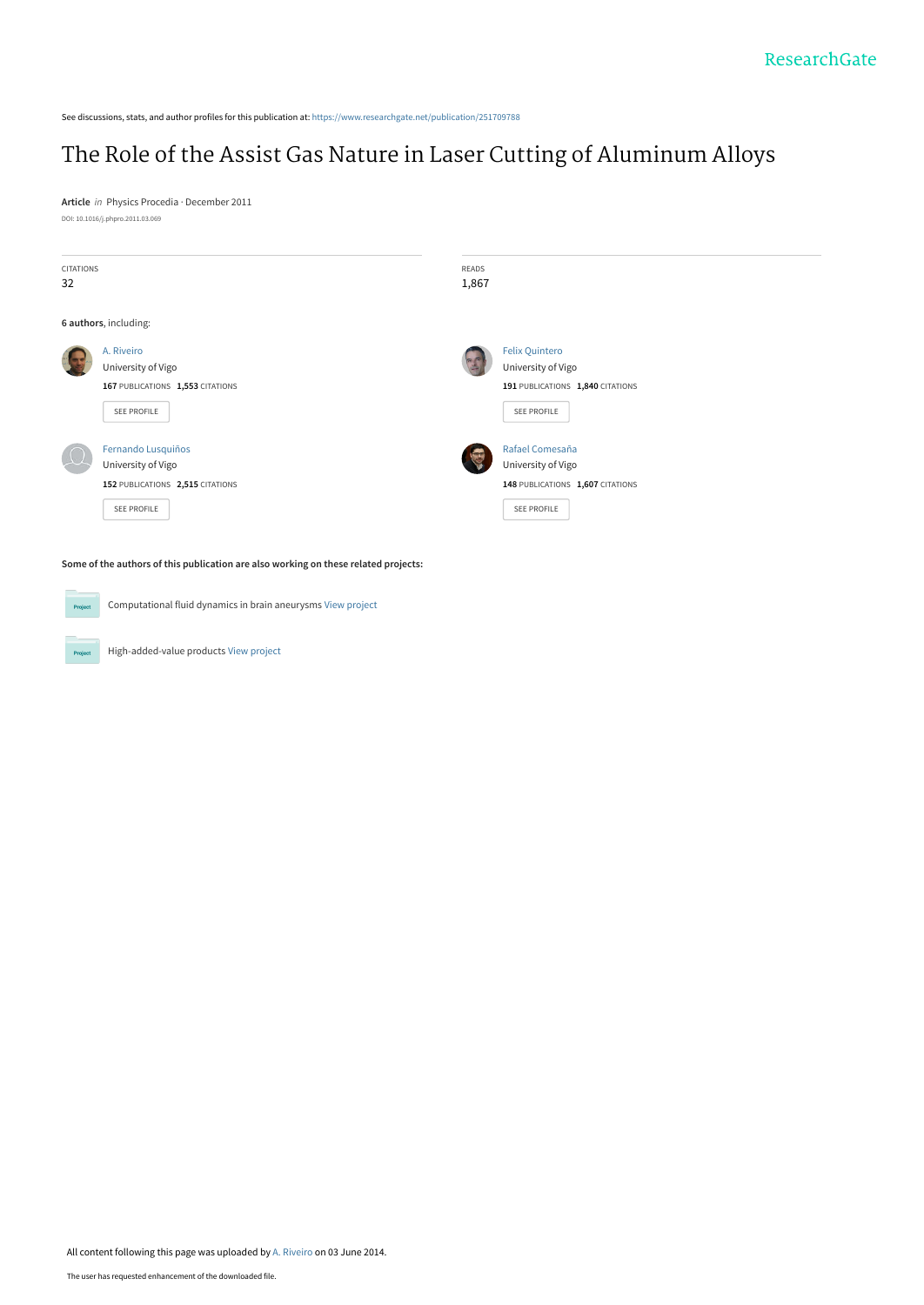

Available online at www.sciencedirect.com



Physics **Procedia** 

Physics Procedia 12 (2011) 548–554

### LiM 2011

# The Role of the Assist Gas Nature in Laser Cutting of Aluminum Alloys

A. Riveiro<sup>a,b</sup>, F. Quintero<sup>a</sup>, F. Lusquiños<sup>a</sup>, R. Comesaña<sup>a</sup>, J. del Val<sup>a</sup>, J. Pou<sup>a</sup> \*

*a Dpto. Física Aplicada, Universidade de Vigo, ETSI Industriales, Lagoas-Marcosende 9, 36310 Vigo, Spain b Centro Universitario de la Defensa, Escuela Naval Militar, Plaza de España 2, 36920 Marín, Spain* 

#### **Abstract**

Laser cutting is a standard industrial process for cutting sheet metals. The process relies on the removal of the melted material with the aid of a pressurized assist gas. Among the main variables controlling the process, the assist gas type is an essential factor. This gas is normally chosen taking into account the material to be processed and the required cut quality. While the effect of the utilization of different assist gas is perfectly studied in cutting steels, the influence of the assist gas type during laser cutting of aluminum alloys is not well studied. This work presents a study on the influence of different assist gases (argon, nitrogen, oxygen and air) on the edge quality and its surface chemistry during laser cutting of a typical Al-Cu alloy.

© 2010 Published by Elsevier B.V.

*Keywords:* laser cutting; assist gas; oxidation; aluminium alloys

#### **1. Introduction**

Sheet-metal cutting is the single largest, in terms of sales, global industrial laser application. In this process, the material melted by the laser beam is removed from the kerf with the aid of a pressurized assist gas. The assist gas plays a crucial role in laser fusion cutting mainly due to the aerodynamic interactions between the molten material and the assist gas, interaction that has an enormous effect on the final cut quality [1-2]. On the other hand, this gas can chemically react with the molten material. Assist gases used in laser cutting can be classified, in general, as inert or reactive gases from this point of view [3]. When a reactive gas is used, it delivers additional exothermic energy through the chemical reaction between the gas and the molten material. This reaction supplies additional energy that enhances the cutting process. In this sense, the utilization of oxygen during the laser cutting of mild steel supplies up to the 60% of the energy required to cut this material. Thus cutting speeds are usually, at least, doubled using oxygen as assist gas [4]. However, since there is a chemical reaction, some chemical change of the material in the cut edge may be expected. In this sense, a very thin resolidified layer of metal oxide is formed on the cut edges. In order to avoid this reaction, inert gases, such as argon or helium, are normally used [3]. These gases only provide the

<sup>\*</sup> Corresponding author. Tel.: +34 986 812 216; Fax: +34 986 812 201. *E-mail address*: jpou@uvigo.es.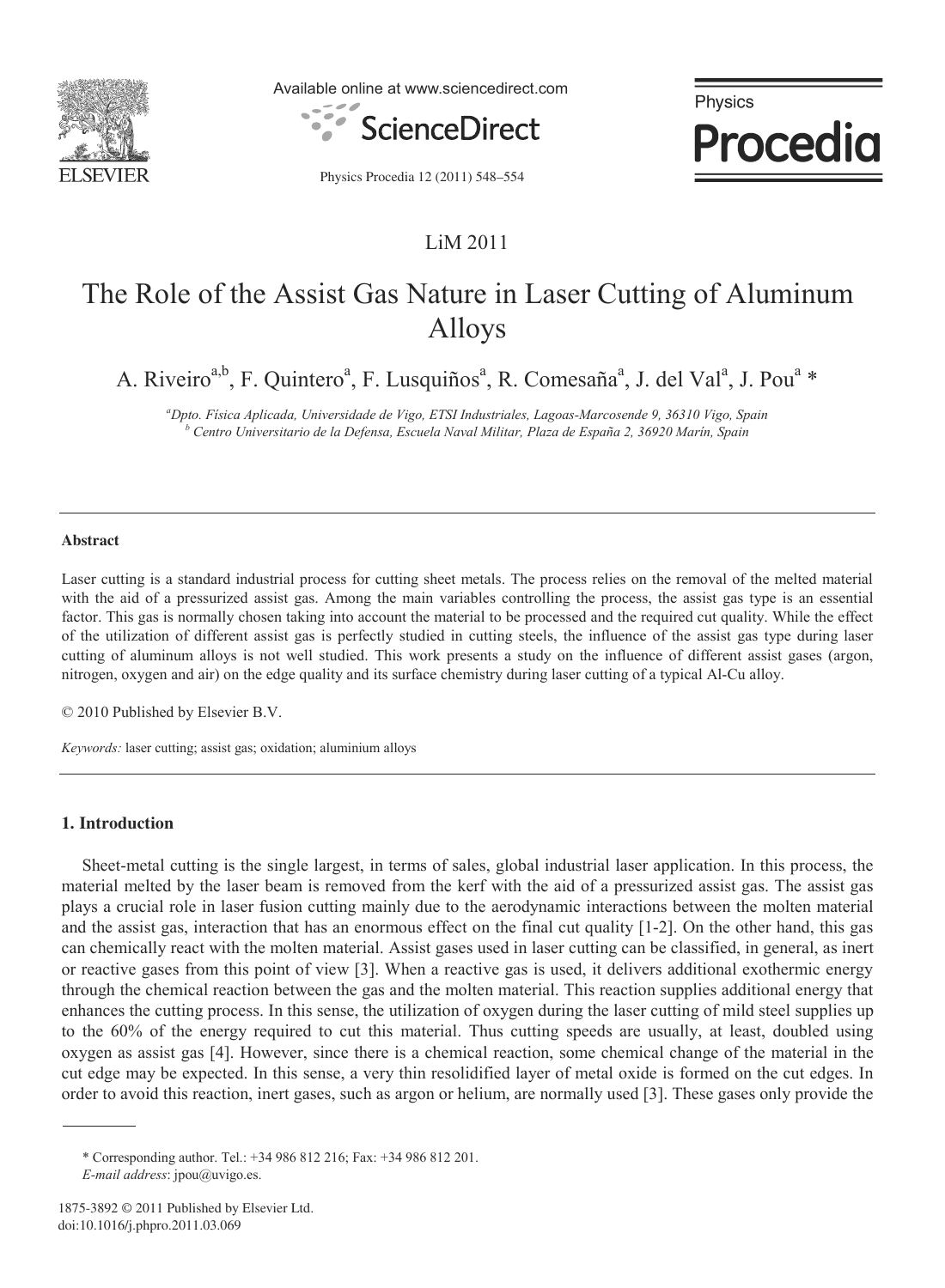mechanical force necessary to eject the melt from the cut zone and avoid undesirable chemical reactions.

Due to the fact that steels are the main material cut by laser, the influence of the assist gas type on the cutting of these materials has been widely studied [3]. Precedent research work pointed out the great sensitivity of the process to the type of assist gas used for cutting steels. On one hand, oxygen is most commonly used for cutting carbon steels. However, this produces oxidized edges. On the other hand, nitrogen is used for cutting carbon and stainless steels when high quality edges are required. Furthermore, several works have reported a great influence of the gas purity on the laser-cutting efficiency and edge quality [5-8]. It has been demonstrated that cutting speeds are reduced by 50% or even more if the oxygen purity is reduced by even 3% [9]. However, despite aluminum and alloys are important industrial metals and have vast applications, for example in the aerospace or automotive industry, the influence of the assist gas type on the laser-cutting efficiency and edge quality, during their processing is not wellstudied. In this sense, some authors consider that nitrogen is the best alternative when cutting aluminum alloys, whereas oxygen is better for pure aluminum [10]. Nevertheless, a comprehensive study on the selection of the best assist gas for cutting aluminum alloys is not found in the literature.

In this work we have examined the effect of the utilization of four common assist gases (argon, nitrogen, oxygen and air) on the cutting speed, edge quality and surface chemistry during laser cutting of Al-Cu alloy sheets. To perform this task, we have used a supersonic cutting head based on its demonstrated advantages to obtain high performance and cut quality [11-12].

### **2. Experimental**

Flat plates of a 2024-T3 commercial aluminum-cooper alloy, with a thickness of 3 mm, were used as processing workpiece. The experiments were carried out using a 3.5 kW CO<sub>2</sub> slab laser, the laser mode being a TEM<sub>00</sub>. The laser beam was focused onto the surface of the workpiece using a 127 mm focal length lens and tests were only conducted in CW mode. In this work, all tests were performed using a computer numerical controlled (CNC) X-Y-Z table. In order to compare the results, the experiments were performed only on unidirectional straight line.

Cutting tests were performed with the aid of a cutting head incorporating an off-axis De Laval nozzle to inject the assist gas at a pressure of 8 bar. The nozzle was designed in order to operate at a Mach number M=2. The off-axis De Laval nozzle was set forming an angle of 35° with the laser beam axis and at a distance of 4 mm to the workpiece. Details concerning with this assist gas injection system can be consulted in Ref [11]. Four kind of assist gases were used in this study (argon, nitrogen, oxygen and air). The commercial designation, quality and main impurities for the four considered assist gases are summarized in Table 1.

Table 1. Quality and main impurities (in ppmv) in the four assist gases used during the whole experimentation.

| Gas designation | Ouality                  | Impurities (ppmy)                                                                                                   |  |
|-----------------|--------------------------|---------------------------------------------------------------------------------------------------------------------|--|
| Air S1          | $77-80\%$ N <sub>2</sub> | $< 10 \text{ H}20$                                                                                                  |  |
|                 | $20-23\%$ O <sub>2</sub> |                                                                                                                     |  |
| Oxygen $5.0$    | 99.999%                  | $H_20 \le 2$ ; C <sub>n</sub> H <sub>m</sub> $\le 0.1$ ; CO <sub>2</sub> $\le 0.2$ ; CO $\le 0.2$ ; Inerts $\le 10$ |  |
| Nitrogen S1     | $>99.99\%$               | $H_2 0 \le 10$ ; $O_2 \le 10$                                                                                       |  |
| Argon 4.8       | 99.998%                  | $H_20 \leq 4$ ; $O_2 \leq 3$ ; $N_2 \leq 15$ ; $C_nH_m \leq 1$                                                      |  |

The inspection of the specimens, in frontal and cross-sectional view of the edges of the kerf, was accomplished by means of an optical stereoscopic microscope (Nikon Optiphot) equipped with an XY stage positioner. A photographic system was coupled to the microscope in order to record and store the images.

Evaluated parameters during the processing were maximum cutting speed, average roughness of the cut edge, dross height (measured from the lower face of the workpiece), and extension of the heat affected zone (HAZ).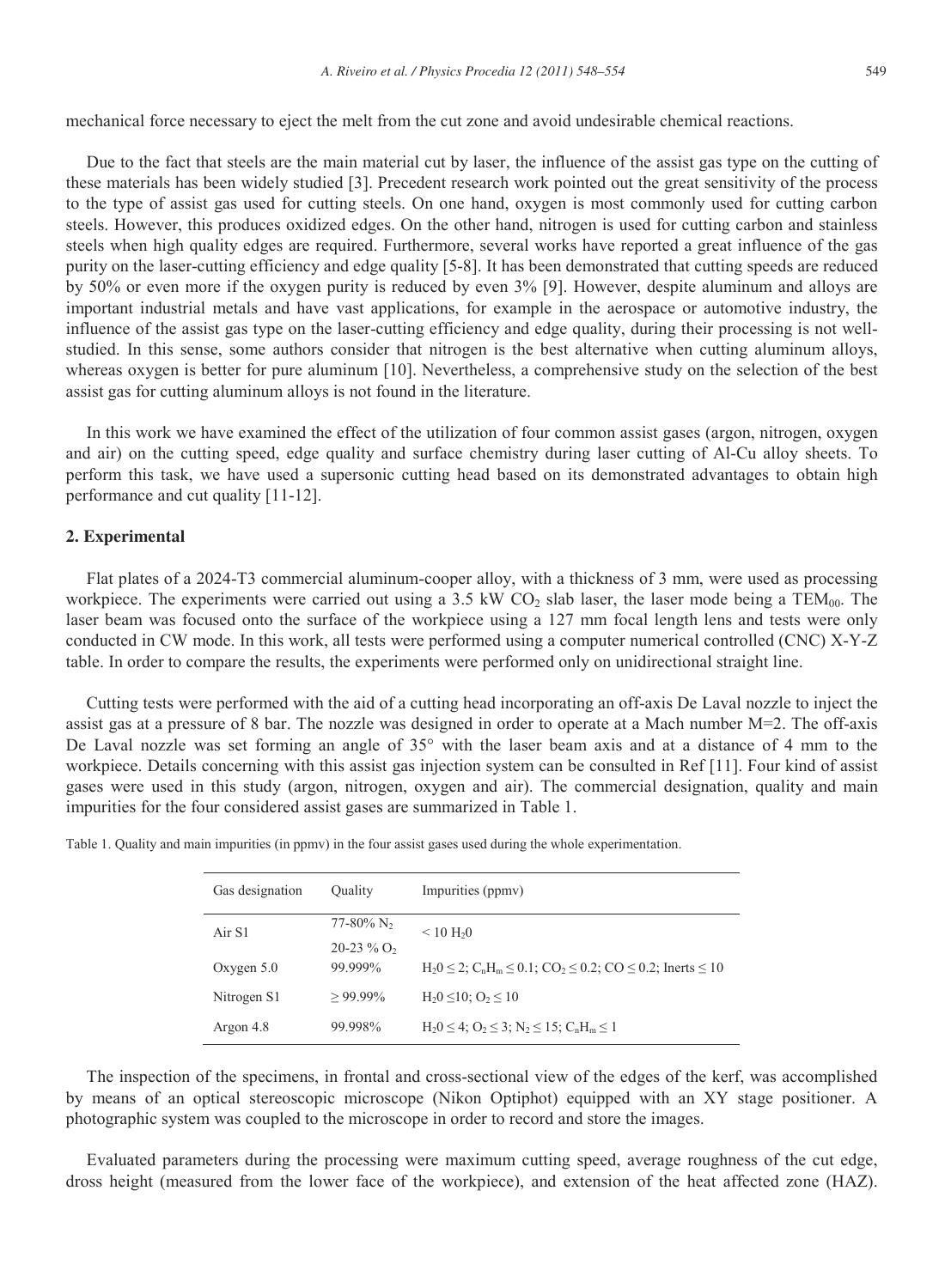Roughness was evaluated by means of a roughness meter Taylor-Hobson Form Talysurf Plus with a gaussian filter corrected in phase. Roughness was measured in different locations of the cut edge and an average value was extracted for every experimental condition. On the other hand, the area of the HAZ was measured in the cross section of the polished samples. Selected samples were sectioned perpendicularly to the cut edge with a precision cut-off machine (Struers Minitom) and subsequently embedded in epoxy resin. Subsequently they were polished with a series of abrasive SiC papers up to grade 1200, followed by diamond paste finish up to 0.1 µm. Next, samples were carbon coated and examined by scanning electron microscopy (SEM). In order to reveal the grain structure, the samples were chemically etched previously to be carbon coated. The chosen etchant was Keller's Reagent with immersion times of 10 s.

Finally, the chemical composition of the surface of the cutting edges of samples was determined by means of XPS surface measurements. The XPS measurements were performed using monochoromatic Al-Kα radiation by means of a Thermo Scientific K-Alpha ESCA instrument. Neutralization of the surface charge was performed by using both a low energy flood gun (electrons in the range 0 to 14 eV) and a low energy Argon ions gun. The XPS measurements were carried out using monochromatic Al-Kα radiation (hν=1486.6 eV). Photoelectrons were collected from a take off angle of 90º relative to the sample surface. The measurement was done in a Constant Analyser Energy mode (CAE) with a 100 eV pass energy for survey spectra and 20eV pass energy for high resolution spectra. Charge referencing was done by setting the lower binding energy C1s photopeak at 285.0 eV C1s hydrocarbon peak. The atomic concentrations were determined from the XPS peak areas using the Shirley background subtraction technique and the Scofield sensitivity factors.

#### **3. Results and Discussion**

Experimental tests conducted in order to evaluate the influence of the assist gas nature on the cutting performance (here quantified in terms of cutting speed) revealed argon as the most effective gas, then oxygen, compressed air and finally nitrogen (see Figure1a). The consequence of using an assist gas different from argon is a reduction of the cutting speed as shown in Figure 1b.



Figure 1. (a) Maximum cutting speed as a function of the laser power for considered assist gases; (b) Reduction in cutting speed as a consequence of the utilization of an assist gas different from argon.

Furthermore, the chemical reaction of pure oxygen with aluminum delivers more energy than the chemical reaction of oxidation of iron:

$$
4Al + 3O_2 \rightarrow 2Al_2O_3 \qquad \qquad \Delta H_c = -1675 \, kJ/mol \tag{1}
$$

$$
2Fe + O_2 \rightarrow 2FeO \qquad \qquad \Delta H_c = -538.8 \, kJ/mol \tag{2}
$$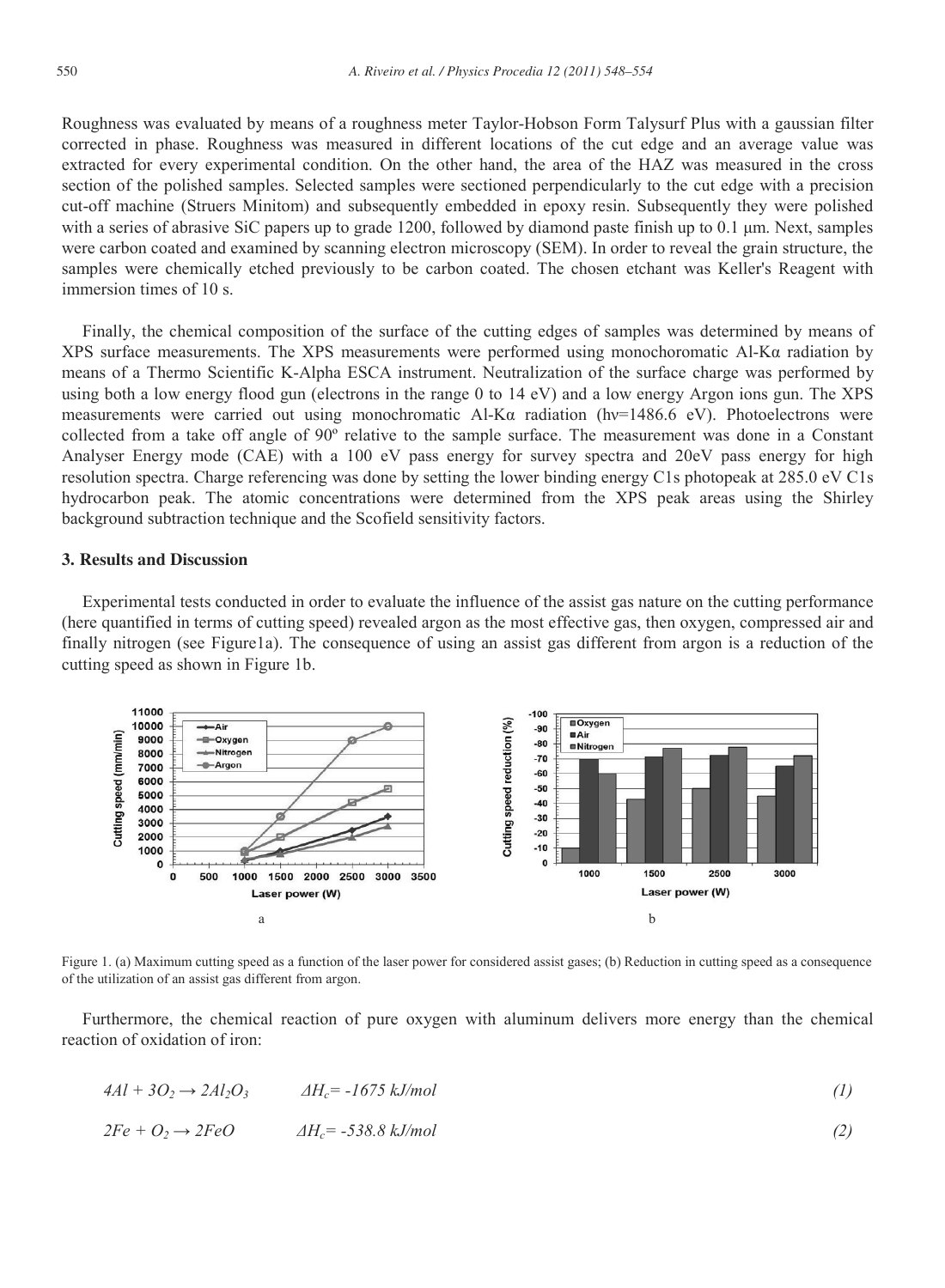This fact means that the cutting speed is substantially reduced in the case of steels compared to aluminum alloys [13-14]. On the other hand, nitrogen also can exothermically react with molten aluminum at temperatures higher than 830ºC, in the same order of magnitude to the cutting front as in the oxidation of the material [15-16]:

$$
Al + N \rightarrow AlN \qquad \qquad \Delta H_c = -1050.4 \, kJ/mol \tag{3}
$$

However, the reduction is even more pronounced that in the case of using oxygen as assist gas [17].

The average reduction, as compared to those values obtained when argon is used as assist gas is: 37 % for oxygen, 70 % for compressed air and 72 % for nitrogen. Therefore, nitrogen is the assist gas which more affects the cutting speed; however, this reduction is similar to that produced when using compressed air. Finally, it can be observed that, the reduction in cutting speed does not depend on the laser power in the case of using nitrogen or compressed air; however, this reduction is a function of the laser power when oxygen is used.

Regarding the kerf width, the utilization of compressed air tends to produce larger kerfs, whereas argon is the gas which produces the smallest kerfs for the range of considered laser powers. Oxygen and nitrogen also produce kerfs larger than in the case of using argon.



Figure 2. Influence of the laser power on the kerf width for the considered assist gases: compressed air, oxygen, nitrogen, and argon.

Regarding the cut edge quality, a clear influence of the assist gas type can be observed as shown clearly in Figure 3. Inspection of cut edges reveals the outstandingly smoother topography obtained when argon is used as assist gas and high laser power is applied.



Figure 3. Optical micrographs of the surface morphology of cut edge of samples processed by means of selected assist gases as a function of the laser power.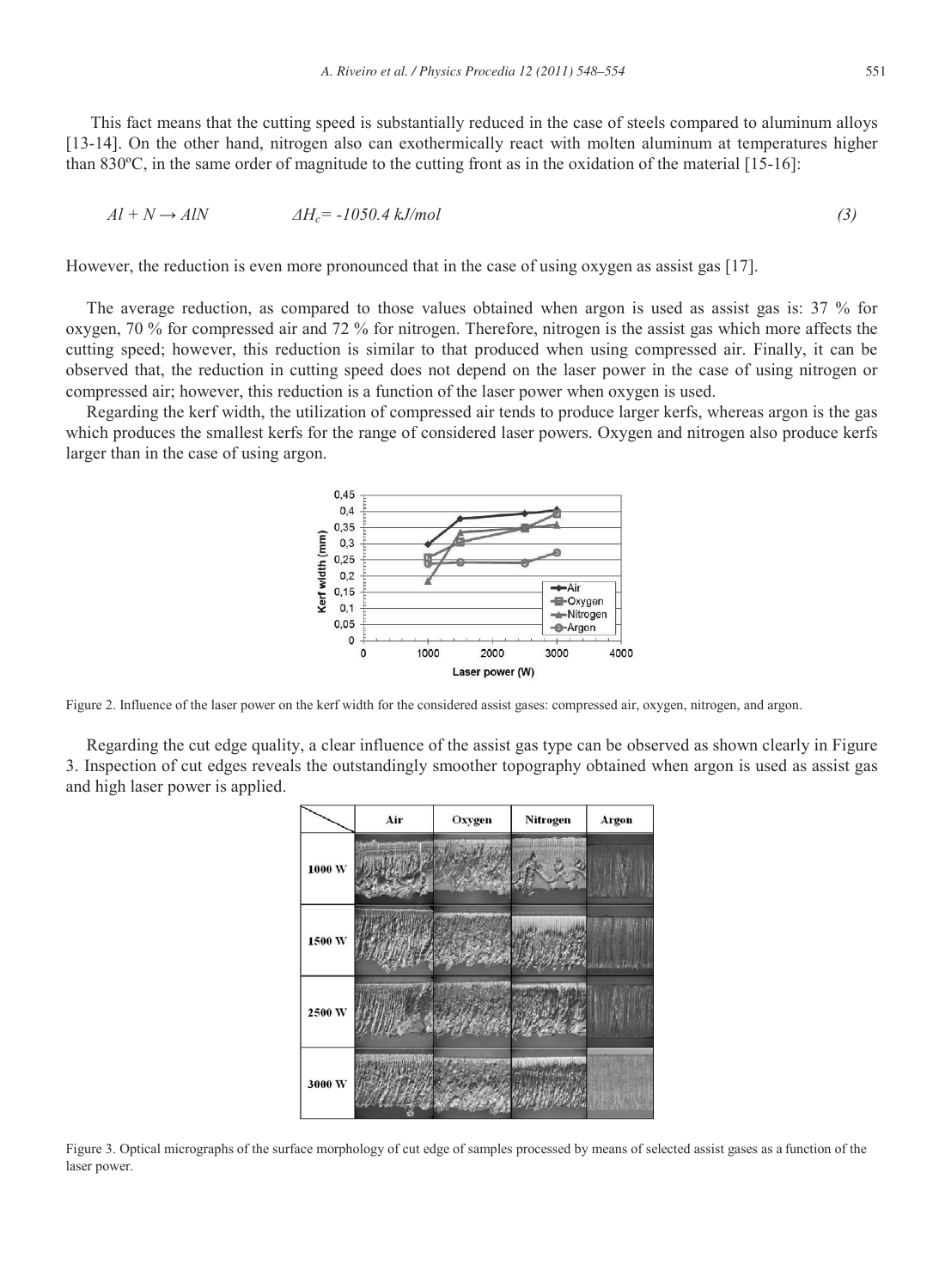As noted in Table 2, the maximum average roughness is obtained when oxygen or nitrogen are used, whereas the utilization of compressed air slightly decrease this parameter. The minimum average roughness, reaching a mean value of 3.7 µm for the tested conditions, was obtained by means of the utilization of argon as assist gas.

The inspection of the lower part of the cut edge in samples processed by means of oxygen (see Figure 4) reveals the presence of large amount of voids which are responsible for the great non-uniformity of the edge. In this case, micro cracks can be observed along the edge.



Figure 4. Micrographs of the lower part of the cut edge and b) cross sectional view obtained by SEM microscopy of a sample processed using oxygen as assist gas.

| Assist gas     | Average roughness $(\mu m)$ | HAZ extension $(\mu m^2)$ |
|----------------|-----------------------------|---------------------------|
| Compressed air | 8,2                         | 131147                    |
| Oxygen         | 14,2                        | 182242                    |
| Nitrogen       | 13,1                        | 94591                     |
| Argon          | 3.7                         | 15469                     |

Table 2. Average roughness (evaluated for maximum cutting speed conditions obtained during processing at 1000, 1500, 2500 and 3000 W) and HAZ extension as a function of the tested assist gases.

The characterization of the cross section of the samples indicates that a large HAZ can be formed depending on the processing conditions. As noted in Figure 4b, a fine dendritic microstructure is formed in the cut edge. In this region, a strong precipitation of second-phase particles is produced (dark areas). Furthermore, a clear influence of the nature of the assist gas is observed, as summarized in Table 2. Oxygen and compressed air are the gases that produce cuts with larger HAZ. This is a consequence of the heat delivered by the oxidation of the molten material. However, argon tends to produce cuts with a HAZ extension one order of magnitude lower than in the rest of considered assist gases. Finally, despite the chemical reaction of nitrogen with the molten material is approximately as exothermic as in the oxidation, the HAZ is not so pronounced that in the case of using compressed air or oxygen.

Utilization of oxygen and compressed air, the most reactive gases with the molten aluminum, induces the highest dross height. On the other hand, the utilization of nitrogen decreases the level of dross; however, argon is the only gas which is able to produce dross-free cuts as depicted in Figure 5. It must be point out that these results were obtained with a supersonic cutting head. Nevertheless argon allows reasonable good cuts of aluminum alloys also when using a conventional cutting head [18].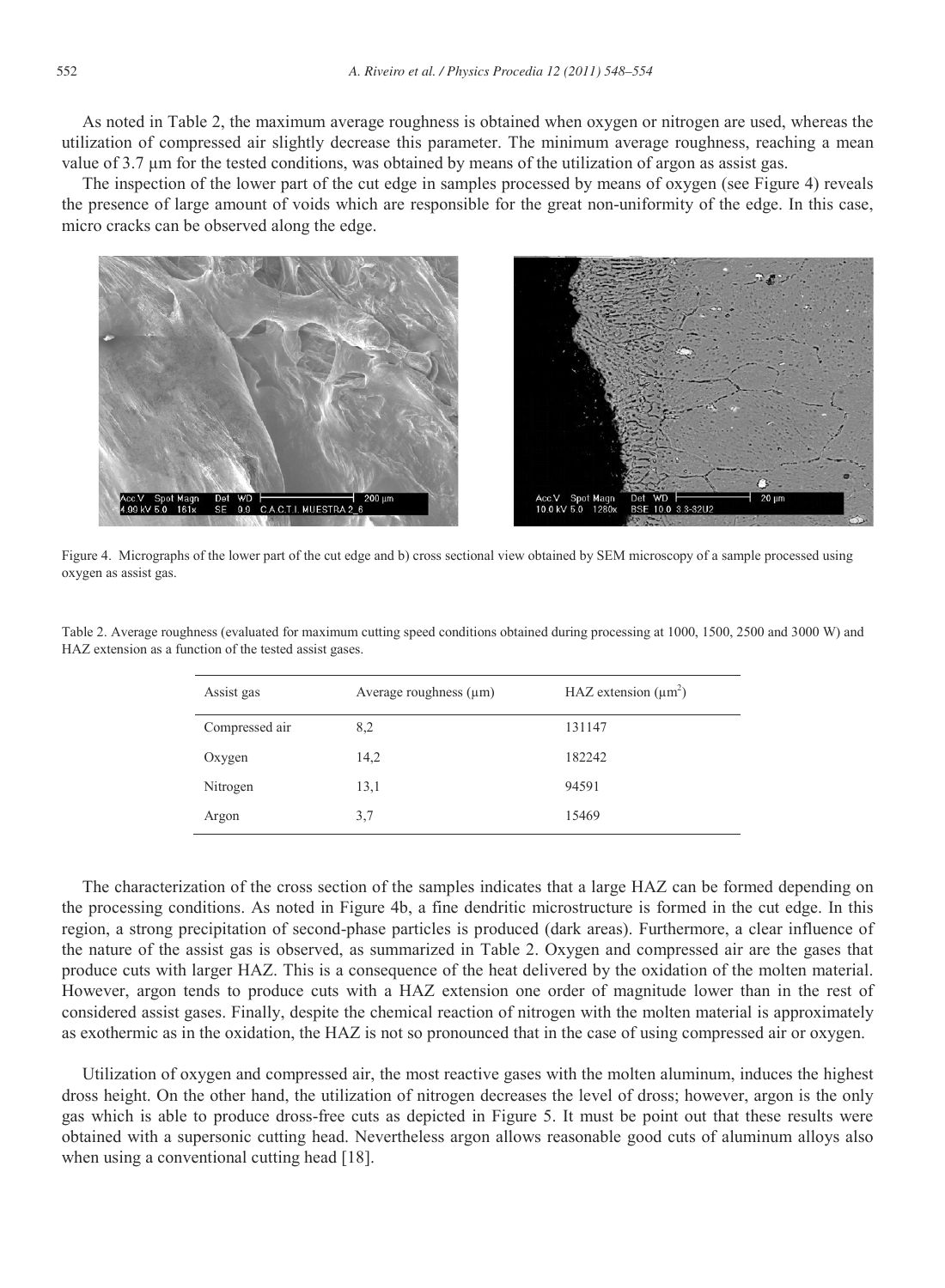

Figure 5. Evolution of the dross height (measured from the lower part of the workpiece) as a function of the laser power for the considered assist gases.

In order to determine the possible influence of the kind of assist gas on the chemistry of the cut edge and to explain the previous results, XRD and XPS analyses were performed in selected samples. XRD analyses were performed on the cut edge of samples processed under a laser power of 1000 and 2500 W. Despite the XRD characterization was performed at grazing incidence the results did not completely reveal the surface chemistry. Therefore, XPS analyses were performed on the cutting edge due to the better resolution in depth (approximately 1- 10 nm). After performing a survey scan, detailed scans of photoelectron peaks in Al2p, C1s, O1s and N1s regions were performed in the upper, middle and bottom part of cutting edge of samples processed by the four assist gases and under a laser power of 3000 W. In samples processed by means of compressed air, nitrogen and argon oxide/hydroxides and aluminum nitrides were detected, while in those samples processed by means of oxygen only aluminum oxide is present. The level of oxide/hydroxides and nitrides is substantially higher in the samples processed by means of compressed air, nitrogen and oxygen than in the case of using oxygen, as collected in Table 3.

The observed finishing can be related to the chemistry on the surface of the cutting edge. The formation of oxides and/or nitrides tends to increase the viscosity and surface tension of the melt and drastically reduce the removal of molten material by the gas jet producing cuts with dross and a large HAZ. Argon was arisen as the more efficient assist gas to obtain best quality results because it produces a less amount of oxides and/or nitrides (as seen in the XPS spectra of Figure 6a). Oxygen, nitrogen and compressed air react to a greater or lesser extent with the molten material (see Figure 6b) and this largely influences the extraction of molten material generating cuts with an uneven profile, large amount of clinging dross and thermal affectation of cuts.



Figure 6. High resolution XPS spectra of the sample processed with nitrogen in the Al2p window for (a) argon, (b) nitrogen (red, green and blue lines are respectively the spectra for the three analysed locations in the cutting edge: the upper, middle and lower part).